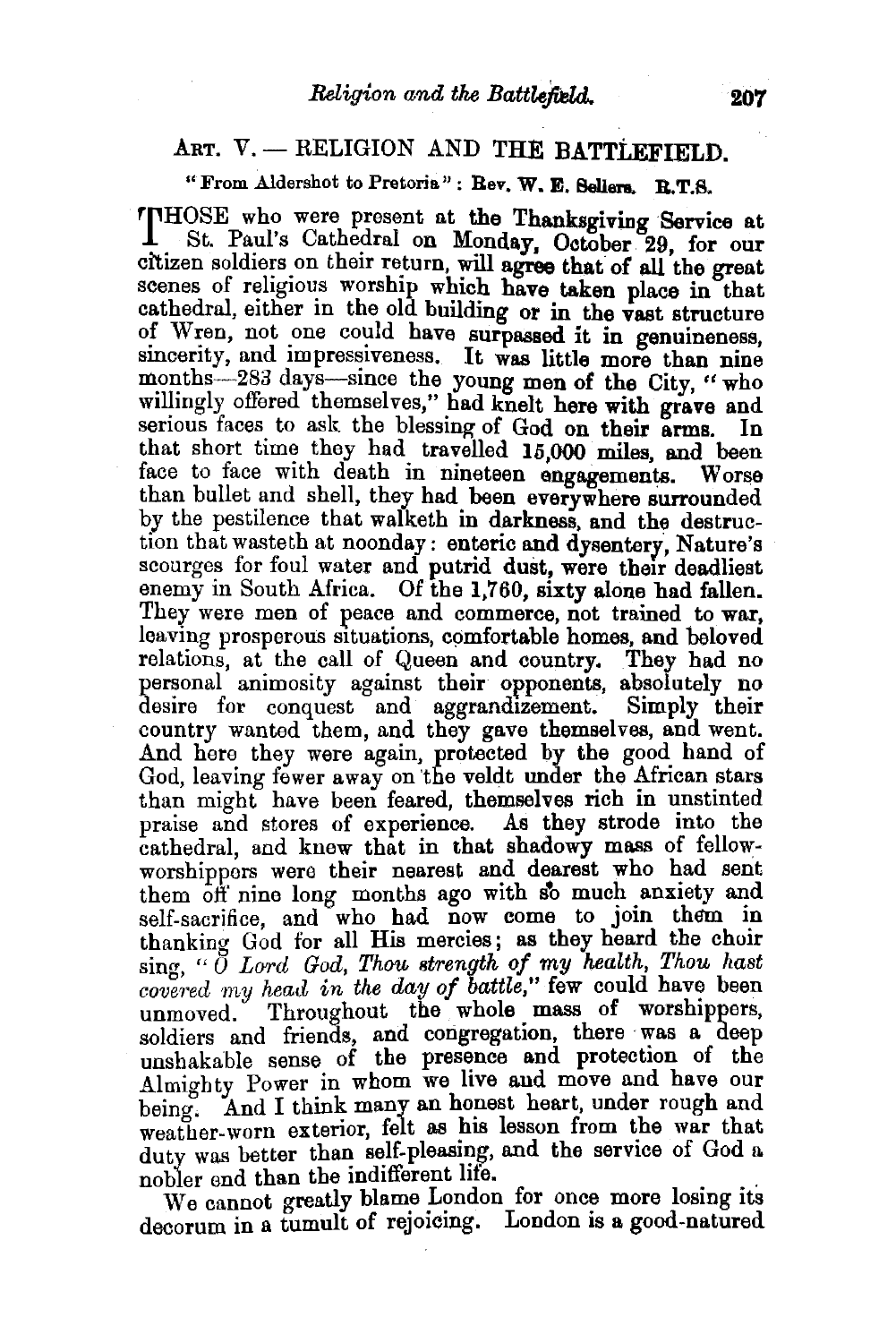monster, of inconceivable vastness, and when it frisks and gambols its movements must necessarily be uncouth, uncomfortable; but they are not ill-meant. The authorities had miscalculated, and lost control : that was all. Those foreign critics who see in the acclamations of October 29th a wild exhibition of the lust of war have mistaken us ludicrously altogether. The tumult had nothing to do with that. It was nothing whatever but a spontaneous and unanimous sense of strong sympathy for the 1,700 young men who had of their own accord gone out to face deadly peril, had been successful, and had returned with the record of good work done. It is an entire mistake to suppose that Londoners or Englishmen had any hostility against the Boers as such, or any desire whatever for their territory. The Boers would be almost mortified if they could know how little we were thinking about them that day. The war was forced upon us, and the territory is rather an unavoidable burden than a cause for gloating. What Londoners felt was this: here were men who were bone of their bone, and flesh of their flesh, coming from the same homes and occupations as themselves, who had offered themselves in the hour of their country's need, who had done their task well and even. nobly, and who deserved all the simple honours that they could pay them. The spectators had not gone themselves, and these men had. The spectators had suffered nothing, but these men had been daily in danger of death. It was a personal feeling, not a political. The wonderful accuracy of the modern press had enabled every Londoner to follow the adventures and experiences of the citizen soldiers from day to day, and to realize the extraordinary difference of their circumstances. And it was genuine, honest, hearty admiration for difficult labours well accomplished, and high character splendidly sustained, that was the secret of the delight of the millions who crowded together. Roughs there were, but they need no reckoning. Young women have never any right to be in a crowd. The men had probably not done more than many another gallant regiment; but they were citizens, not professional soldiers, and they were London's own.

The two Jubilees and the events of the present war have produced and revealed a sense of unity in London which hardly existed before. London felt on October 29th almost like the parents waiting so patiently inside the Cathedral. Many a pathetic scene went on that afternoon in the shadows of the aisles. "Jack!" cried a father, under cover of the organ strains as they were passing out. "Father!" "Ruth, there's Jack !" " I can't get at you, father!" But the others handed him over their heads, and father and son were embraced once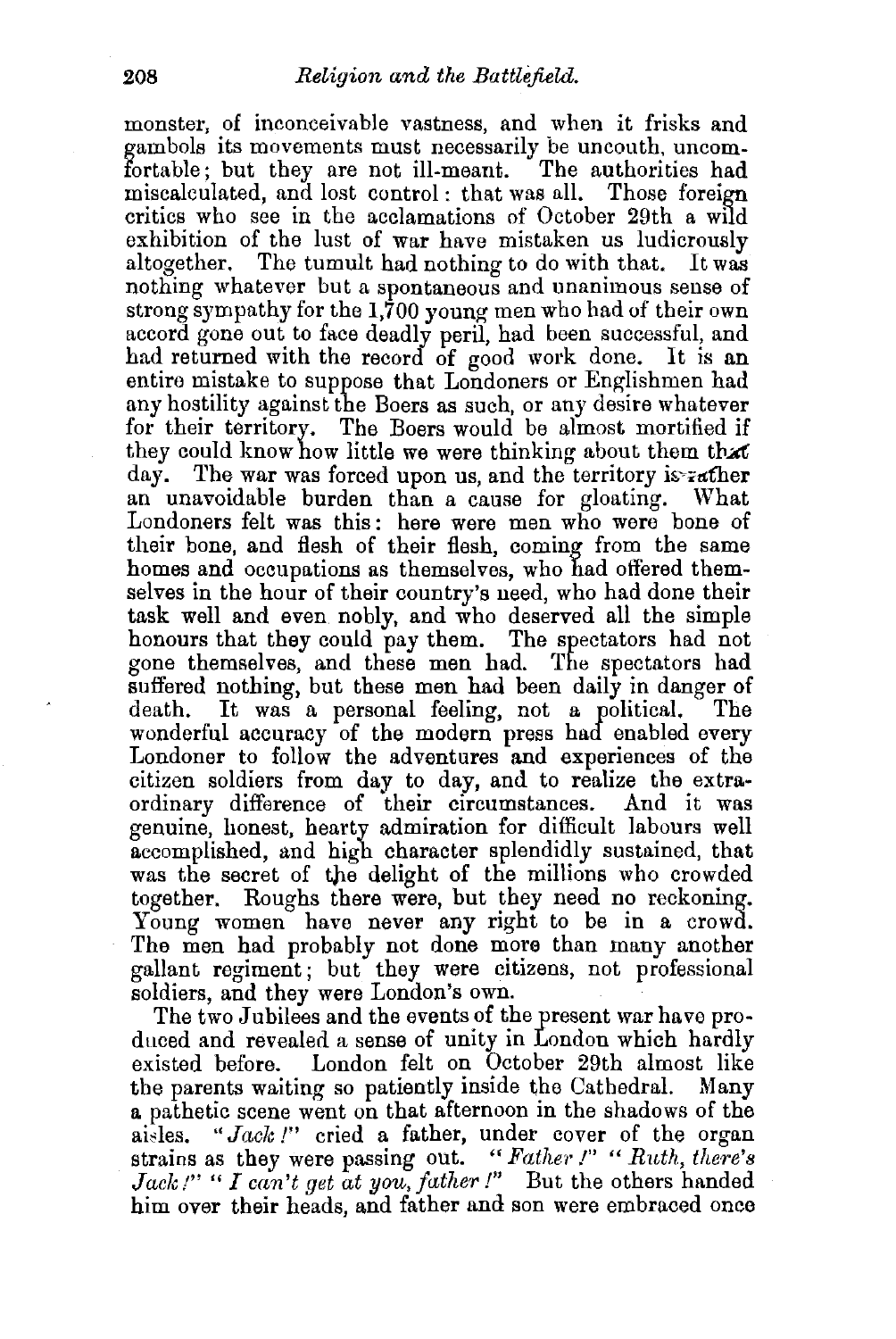more. Then came the mother's turn, and she was in tears for joy. *"There's a son to be proud of!"* said the father. " *When shall we see you, Jack ?"* " *I won't be long : I'll*   $come$  as soon as ever  $I$  can get away. I'll eat next to *nothing; and you'll get me my favourite dish?"* Thus were the sacred home-ties once more knit together. The little meal at home was sacramental, and better than banquets, however kindly meant. That was the thought of 1,700 homes, and in that thought London shared.

We do not forget the sixty young faces who joined with the rest in the farewell services of nine months ago whom God has taken. Some we knew must die, and these were the ones who cheerfully and bravely yielded up their boyish lives. They went out to battle, and have not returned. They closed their eyes, perhaps without pain, perhaps without consciousness, on all earthly joys and sorrows, away on the plains and hills of South Africa, mute witnesses to the terrible costliness of war. We do not weep for them. There is a time for all to die, and whether it be sooner or later makes little difference to them. We mourn for the desolate homes, most of all at the present time, when other homes are gay with laughter and song; for them we do not weep. They died in duty, among kindly comrades, cherished by tender affection and prayers, however distant; and their names will be held in lasting love and honour. We may say of them, in Thomas Campbell's version of the beautiful lines of the Greek poet :

> But youth's fair form, though fallen, is ever fair, And beauteous in death the boy appears, The hero boy that dies in blooming years : In man's regret he lives, and women's tears, More sacred than in life, and lovelier far For having perished in the front of war.

The chances of campaigning are equal to all alike. With her customary considerateness the Queen delayed the publication of her own bereavement till the rejoicings of the citizens were complete. Then, in addition to her kindly message of sympathetic congratulation, she added: " I, alas, myself have to grieve for the loss of a dear and most gallant grandson, who, like so many of your companions, has served and died for his Queen and country." There is something very pathetic in the family loss coming at the very end of the campaign to her who has shown throughout so royal an example of spirit, courage, and sympathy. The dead Prince's mother has endeared herself to all classes by her mdefattgable exertions for the poor; and the son had devoted himself systematically and conscientiously to the profession of a soldier. Three expeditions in India, the Ashanti Expedition,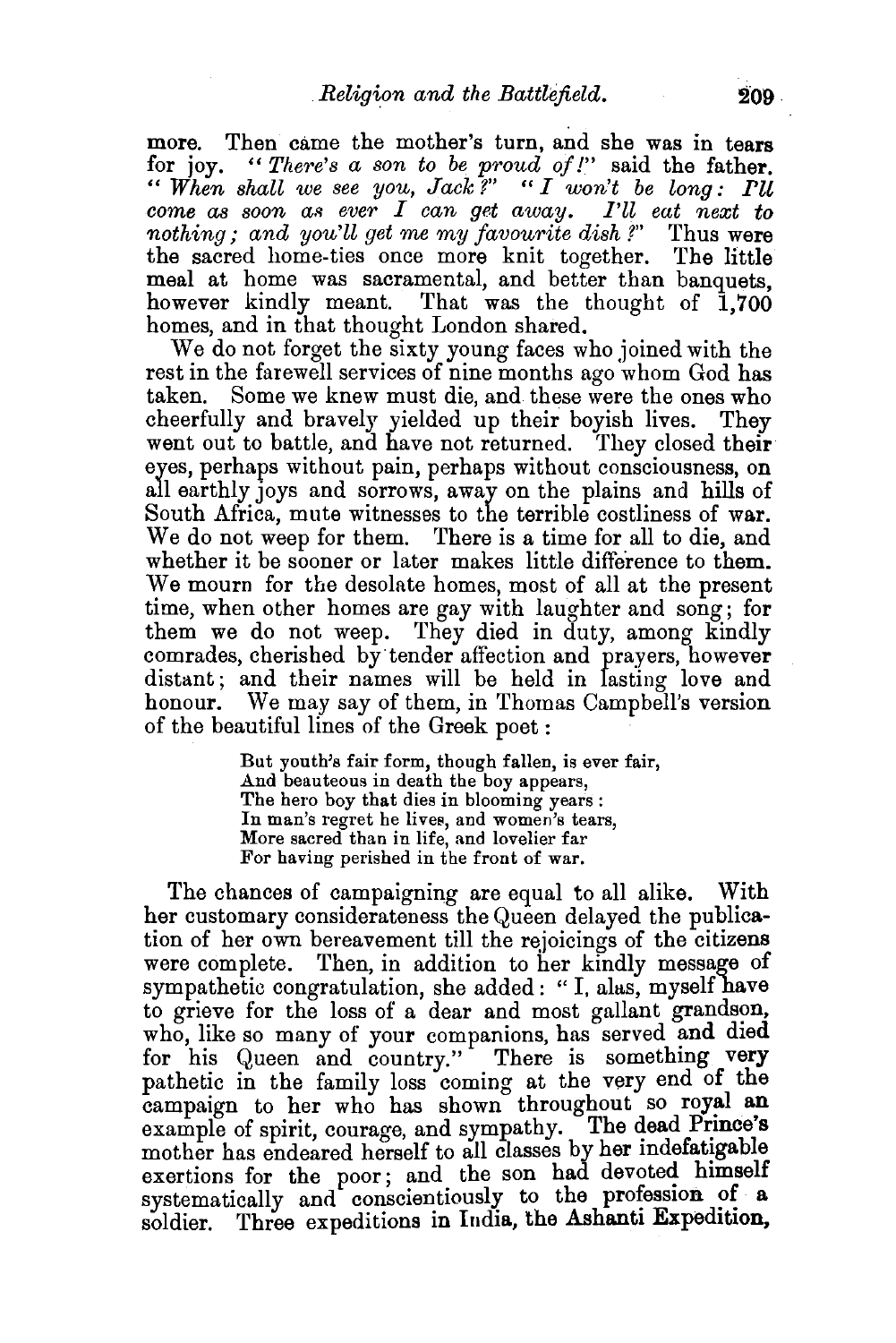Lord Kitchener's Soudan Campaign, and, lastly, a place on Lord Roberts' Staff' in South Africa, witness to his diligence and determination. On his way out, in the absence of a chaplain, he conducted service one Sunday on board ship for the troops. Quiet and unobtrusive, with frank and unassuming manner, keen in sport and earnest in service, he was a great favourite with all who knew him, and warmly esteemed both as a man and as a soldier. His character was shown in his reguest before he went out, that if anything happened to him, he should be buried where he fell, among the men beside whom he had fought. The genuine grief of his family for so kindly, promising, and worthy a member of it will be shared by all who have a heart to feel for the strange vicissitudes of human life, more striking, though not more real, in the neighbourhood of a throne.

Our readers may like to know something of the religious influences that have been at work during the campaign, preparing those who must die for their departure. The nature of the soldier is for the most part a favourable one, to begin with. He is brave, says an ofiicer who has been with him in South Africa, enduring, disciplined, cheerful under misfortune, temperate in success; modest withal, and prone to forget, with surprising quickness, deeds which live for ever in the minds of his compatriots at home. He takes danger and death with cheerful philosophy, and jokes and grumbles as usual even in the most critical moments. But this does not mean that there may not be' a deep, simple feeling within, which expresses itself more distinctly in some. In Lord Methuen's column, for instance, after the early battles, every chaplain, reader, agent, and serious-minded soldiers themselves were vigorously at work. The impression had been deep. The war had only just begun, and they knew that there were other terrible tights in store. To the sight of the dead and dying they had not yet got accustomed. The stern reality of battle was upon them, and, as a chaplain wrote, "There are no scoffers left in Lord Methuen's camp." One sergeant who had hardened his heart for three years against a friend's influence, whispered one of those terrible nights to that same comrade that he had done that day what he had not done for thirteen years: he had offered up a prayer, and it had been answered. He had those last few hours seen all his life-seen it as, he fancied, God sees it—and he had vowed, if He would forgive him, to change his ways.

Here is another picture: A gunner is in a battle on January 22. He prayed earnestly all through it. Then he writes: "I sit and muse over the chatter of my children many a time, and almost reach out for them, as though they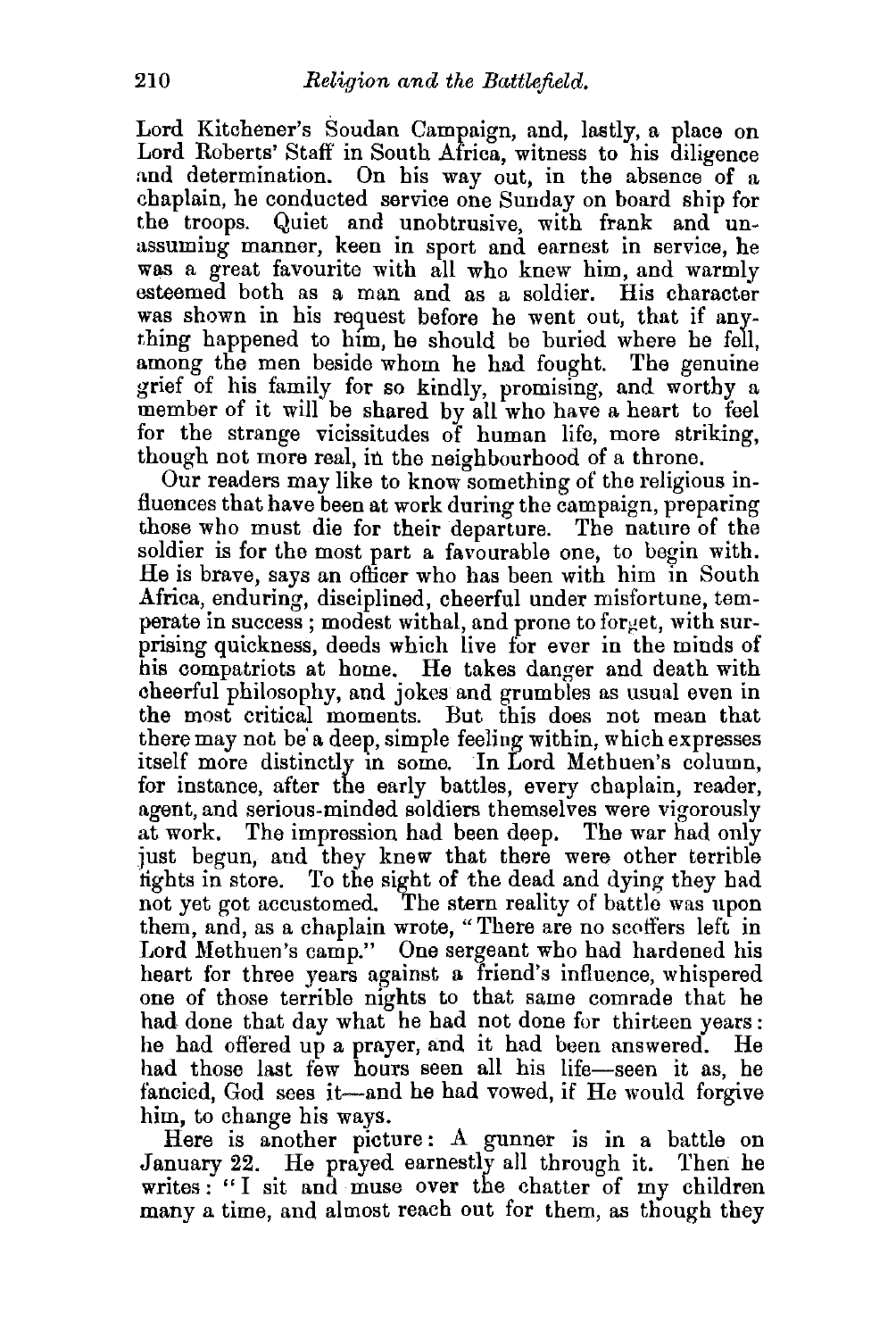were here. They are near to my heart, and in the precious keeping of my Saviour." Not much absence of mind in that man: the vision of the little children rising amidst all the rush and roar of the enemy's shells.

At the meeting of the General Assembly of the Church of Scotland, a letter was read by the Moderator from twenty-five non-commissioned officers of four regiments in the Highland Brigade, expressing their appreciation of the untiring energy and praiseworthy zeal of their chaplain, not only in camp, but also on the field. "He is invariably among the first to succour our wounded; and many a Scottish mother's heart will be gladdened by the knowledge that her lad's last moments were brightened by his kind administrations. At Magersfontein, Paardeberg, and other engagements, he was always to be found in the firing-line, with a cheerful word or kindly nod of encouragement."

Writing of Magersfontein, that same chaplain says: "Out of evil came good. The depth of latent religious feeling that was evoked in officers and men was a revelation to me ; and were it not that confessions, and acknowledgments, and vows were too sacred for repetition, I could tell a tale that would gladden your hearts. Not that I put too much stress on what's said or done at such an impressionable, solemnizing time ; but after proof of sincerity has not been wanting  $\ldots$ . Many hours passed after that slaughter ere the wounded could be relieved. Water-bottles were soon exhausted. One soldier still had a few drops. He saw two lads lying side by side in the agonies of death, and went to the first and offered him the water. The dying man was parched with thirst, and looked at the water with a sad longing, and then feebly shook his head. "Nay," he said, "give it to the other lad. I have the water of life." And he turned round to die.

Burying the hundreds of dead after the fight, the chaplain found many things that cheered him : three boys fallen side by side, who had been struggling for a foremost place, each with the little book of "Prayers for Soldiers" in their pockets, each copy well marked; whole groups with Gospels, Prayer-Books, and "Friendly Words for Soldiers"; here a well-known champion of Christ, who had given himself to Him on the Modder River, now dead, with a look of utter peace upon his face. Such experiences were many.

Here is a letter from a private soldier: " Thank God for the many souls who have found Jesus out here. We feel a mighty power within, and we know it is in answer to the prayers of loved ones in the dear old land. A wall of prayer surrounds

us, and we are safe." . Some may have heard every year, on St. David's Eve in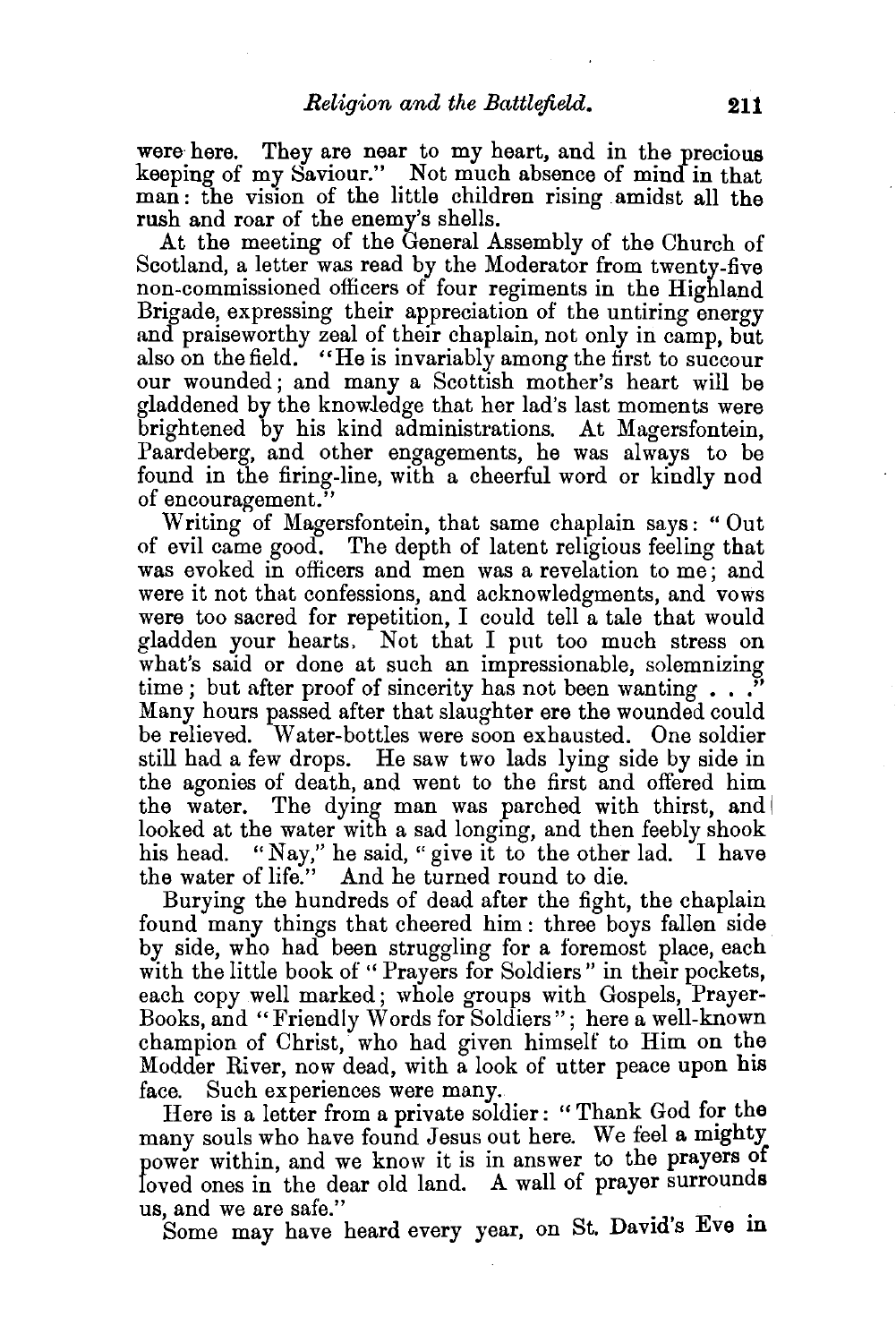St. Paul's Cathedral, the wonderful melodies of the Welsh hymns. Here is an experience of the Chaplain of the South Wales Borderers. The men had asked for an evening service as well as the morning. "Kneeling on the veldt, man after man broke down. Many openly confessed their sin, others rejoiced. Even then they were not satisfied: a prayer-meeting was asked for, and all stayed. It was truly a grand prayermeeting. Prayers and hymns followed fast, and many at the close, as they pressed forward to shake hands with me and thank me for coming, said it was one of the happiest Sundays of their life.... That night I got permission to have hymns sung on the lines, and you should have heard the Welsh hymns as they rose and fell on the night air. Men crowded from all parts. Officers and men jostled in the crowding ring, while the sweet melodies and harmonies thrilled every soul. It was a happy ending to a happy day. The Colonel has asked me to arrange for this hymn-singing every Sunday night, for he says it is very beautiful, and not only is it highly appreciated by the men, but it has a beneficial influence on them."

Once. more. General Lyttelton's Brigada is being marched out from its camping-ground for a desperate task. Before it starts it is formed up in close column, not for inspection, but for prayer. Nothing like it has happened in the history of the war. The Bishop of Natal is with them, and suggests that the best preparation for battle is prayer. With prayer rising for them and following them they march to the storm of war and certain death for many.

On the awful height of Spion Kop one man spent his last moments in writing a letter to his chum, who had changed his heart but the day before. "Dear brother in Christ Jesus," he wrote, "I owe my very soul to you. If it had not been for you, I should not have been ready to die now. It seems hard only to give the last few hours of my life to His service, but I must say good-bye. The angels are calling me home. I can see them and the glorious city. Good-bye, and may God bless you !"

Lastly, listen to one of the chaplains at Ladysmith. He is referring to the epithet applied to the soldier by a popular poet. "It is a fine title itself," he says, "though it referred to him in the wrong way. He was not absent-minded, for he had a warm corner in his heart for those at home. The way he was absent-minded was that he forgot himself. I knew one man who had two or three letters from home, which he carried in his pocket, and although he longed to read them again, he dared not do so, because, he said, he should break down if he did. The boys never forgot their homes. There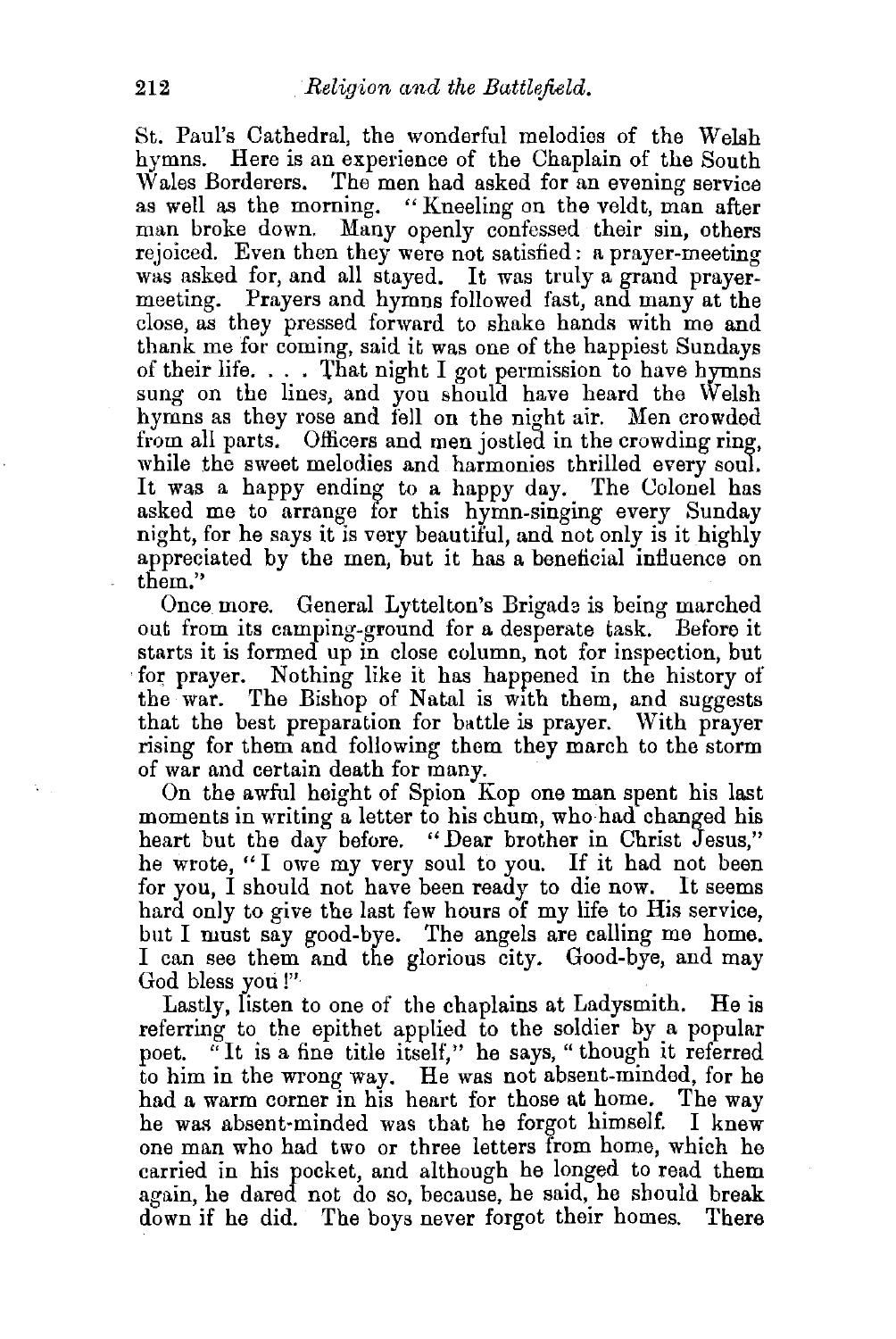was one dead soldier, a poor lad of the Irish Fusiliers, who was shot through the body, and afterwards, in searching his body, they found a letter ready, written and addressed to his mother. He hadn't a chance of posting it. He was certainly not forgetful. When they pulled his letter from his pocket it was impossible to post it, as it was covered with his blood. readdressed it, and sent it off to the dead soldier's mother."

Another story shows the forgetfulness of the soldier for himself. That happened in the relieving column. An officer was badly wounded. It was dusk, and our troops had to retire down the kopje under cover, though next day they took it. When they retired that night, the wounded officer could not be moved, and so four men refused to leave him. remained with him all night, without food or water, in order to protect him from the bullets which were flying about—one lying at his head, one at his feet, and another on each side. Those were men who were absent-minded for themselves!

So they passed through the long agony of the war. So they tasted the sharpness of death. Such conduct is Christian virtue, and even if the faith of some of them was small and ignorant, their faith was proved by their works. As a corollary to all this, very earnestly I would call the attention of everybody to the urgent entreaties both of Lord Wolseley and Lord Roberts against treating. "I am very proud," says Lord Roberts, "that I am able to record, with the most absolute truth, that the conduct of this army from first to last has been exemplary. There has been no necessity for appeals or orders to the men to behave properly. I have trusted implicitly to their own soldierly feeling and good sense, and I have not trusted in vain. They bore themselves like heroes on the battlefield, and like gentlemen on all other occasions. . . . I know how keen my fellow-subjects will be to show their appreciation of the upright and honourable bearing as well as the gallantry of our sailors and soldiers, and I would entreat them, in return for all that these grand men have done for them, to abstain from any action that would bring the smallest discredit upon those who have so worthily upheld the credit of their country.''

I have lingered too long on the subject of our soldiers, dying and dead. It is of those sixty of the City Imperial Volunteers that I am thinking, who were with us nine months ago, and will return no more. What of them *?* What is now their condition?

> We are yearning for their secret. Though we call, No answers ever fall Upon our dulled ears<br>To quell our nameless fears.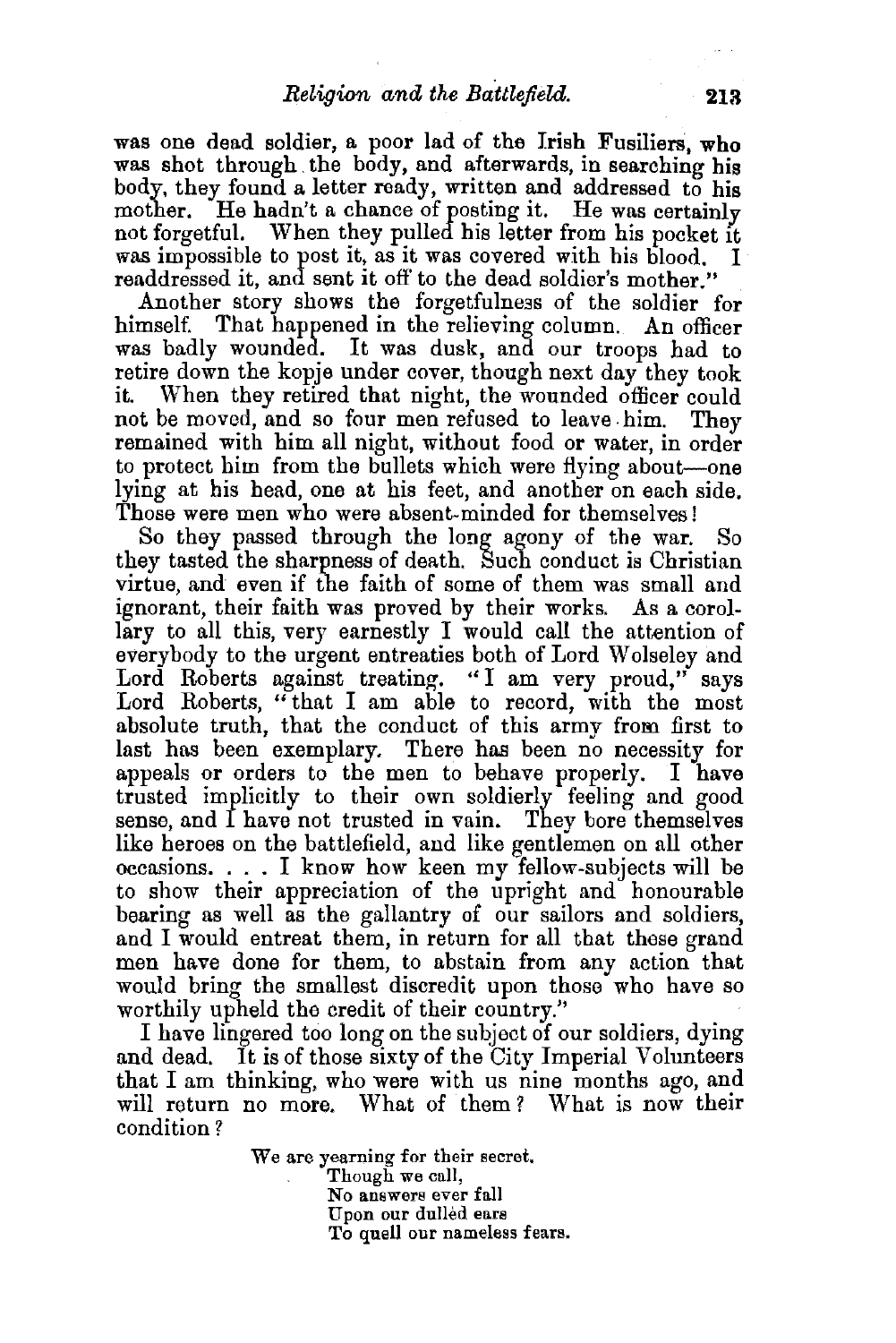## Yet God is over all, whate'er may be, And, trusting so, Patience, my heart! a little while, and we<br>Shall know!

All we can say is, that we leave them in the hands of God. About the state of the departed the Church is reverently silent. In other words, she knows nothing whatever about it. All is left to pious conjecture. God has not intended that we should know, and that is enough. The opinions of the early Fathers concerning the residence of the soul in its disembodied state between death and resurrection were various and fluctuating. The idea of an under-world, where departed spirits dwell, was familiar to the Hebrew mind as it was to the Greek; and so far as this idea passed over to Christianity it tended to the doctrine of a state intermediate between this earthly life and the everlasting abode of the soul assigned to it at the Day of Judgment. You know the passage from the Wisdom of Solomon in the Apocrypha, which is the First Lesson for All Saints' Day: "The souls of the righteous are in the hand of God, and there shall no torment touch them. In the sight of the unwise they seemed to die, and their departure is taken for misery : and their going from us to be utter destruction; but they are in peace, . . . And in the time of their visitation they shall shine, and run to and fro like sparks among the stubble." Present peace and future glory: that is probably all that we can conjecture.

*St. Justin Martyr,* in the second century, represents the souls of the righteous as taking up a temporary abode in a happy place, and those of the wicked in a wretched; and stigmatizes as heretical the doctrine that souls are immediately received into heaven at death.

*Tertullian* held that the martyrs went at once to the abode of the blessed, but that this was a privilege peculiar to them, and not granted to other Christians.

*St. Cyprian,* on the other hand, says nothing of an intermediate state, and expresses the confident belief that those who die in the Lord will be at once taken to Him.

In the learned School of Alexandria, under the teaching of *St. Clement* and *Origen,* the idea of an intermediate state passed into that of a gradual purification of the soul, paving the way for the later medieval doctrine of Purgatory.

*St. Ambrose* taught that the soul is separated from the body at death, and after the cessation of the earthly life is suspended in an ambiguous position, awaiting the final judgment.

*St. Augustine* maintained that the period which intervenes between the death and the final resurrection of man keeps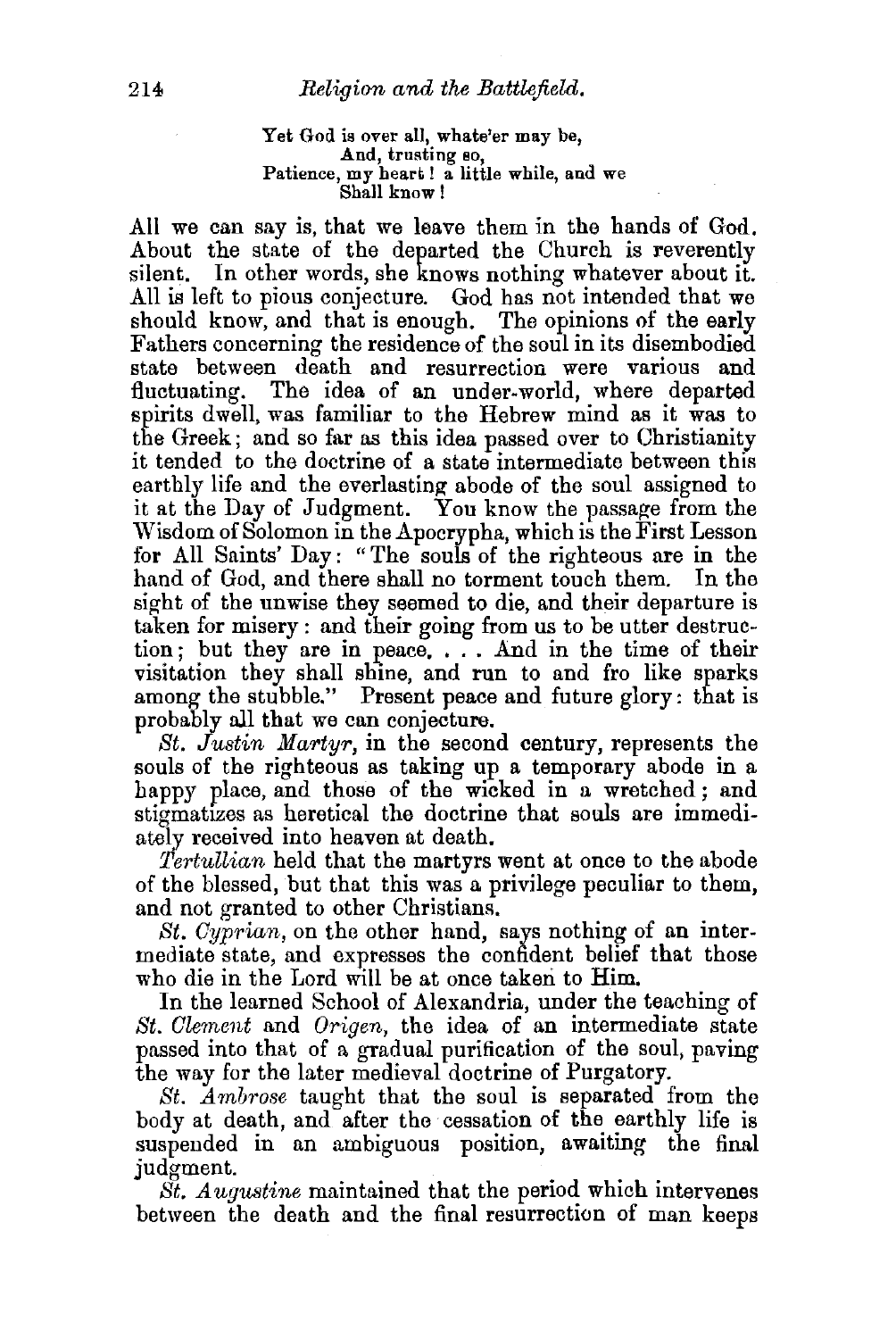the souls in quiet refuges, and they are treated according to their character and conduct in the flesh.

The majority of ecclesiastical writers of the time of the Fathers, says the historian of doctrine, Hagenbach, believed that men do not receive their full reward till after the resurrection of the body. If we look at the New Testament, we find our Lord speak-

ing of a blessed region of happiness for the departed, which in one place he calls "Abraham's bosom," in another Paradise. We find St. Paul relying on being at once in the presence of Christ : " *willing rather to be absent from the body and to be present with the Lord," "I am in a strait betwixt two. having a desire to depart, to be with Christ, which is far better."* We find that St. Stephen saw Jesus standing on the right hand of God, and prayed *"Lord Jesus, receive my spirit.*" We find it said of Christ's glorified body, the prototype of ours, " *Whom the heavens must receive until the time of the restitution of all things."* We find Christ Himself praying in exact accordance with what He said to the dying thief: *"Father, I will that they also whom Thou hast given Me be with Me where I am."* We find in the text the writer of the Epistle to the Hebrews, in speaking of the great cloud of witnesses by whom we are surrounded, saying that we have already come to *the general assembly and church of the first-born, and to the spirits of just men made perfect,*  who could not be in any sense witnesses if they were in a condition of sleep. And we find a great number of St. John's glorious visions referring most distinctly to a time before the last great Day of Judgment. We may conclude, therefore, that Paradise, the place of the departed, is one of the earlier of the many mansions that Christ is preparing: that the souls of those who are saved are there received by Christ; and that there they pass the interval between death and the final resurrection in a state of happiness and joy, peace, rest, and instruction, only inferior to the glories and splendours of heaven itself. And so our great Bishop-poet, Dr. Mant, wrote:

Hail, heavenly voice, once heard in Patmos : "Write,

Henceforth the dead who die in Christ are blest ;

Yea, saith the Spirit, for they now shall rest From all their labours!" But no dull, dark night That rest o'ershadows: 'tis the dayspring bright

Of bliss ; the foretaste of a richer feast ;

A sleep, if sleep it be, of lively zest,

Propled with visions of intense delight. And though the secrets of that resting-place

The soul *embodied* knows not, yet she knows No sin is there God's likeness to deface,

To stint His love no purgatorial woes; Her dross is left behind, nor mixture base

Mars the pure stream of her serene repose.